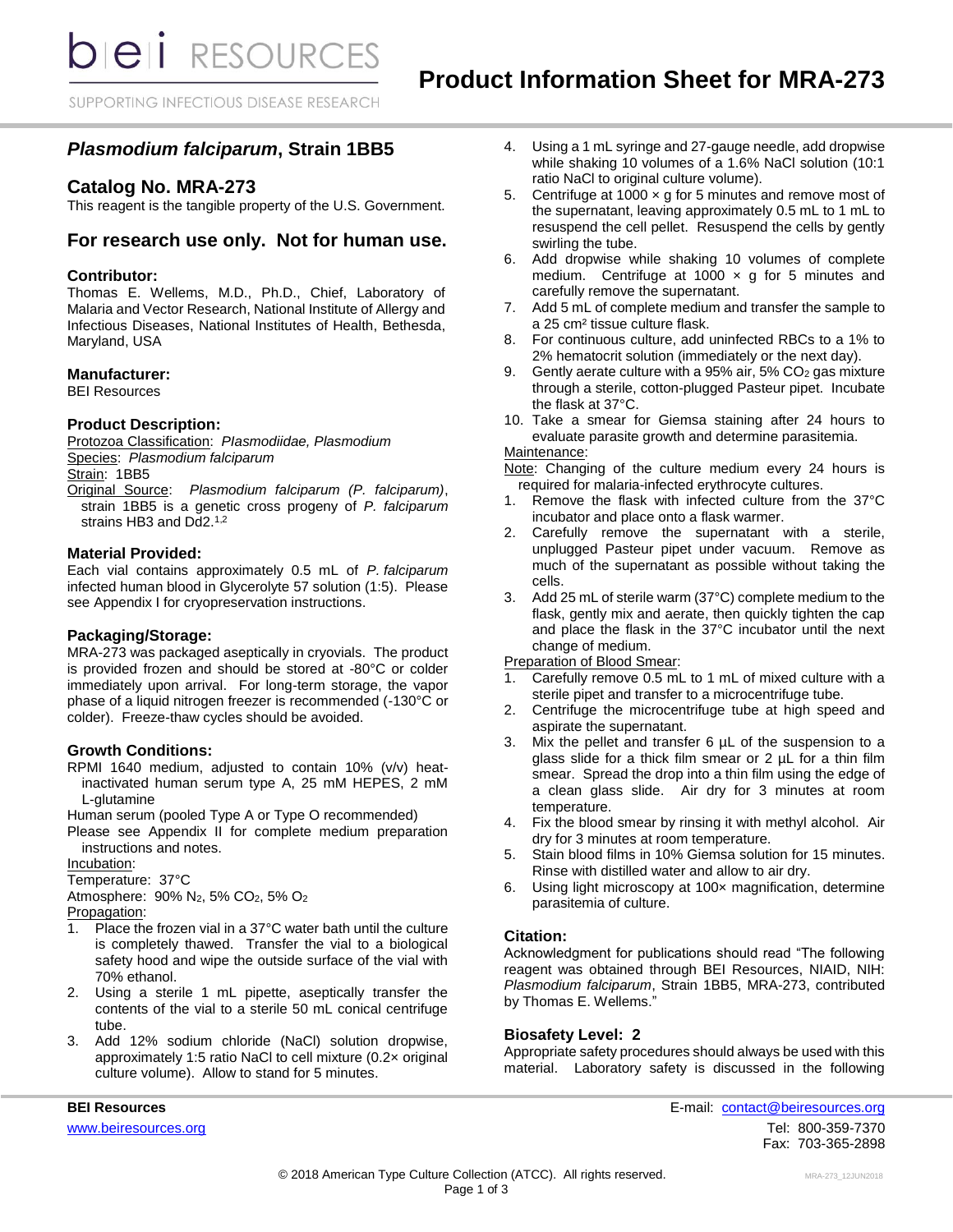**DIEII** RESOURCES

SUPPORTING INFECTIOUS DISEASE RESEARCH

publication: U.S. Department of Health and Human Services, Public Health Service, Centers for Disease Control and Prevention, and National Institutes of Health. Biosafety in Microbiological and Biomedical Laboratories. 5th ed. Washington, DC: U.S. Government Printing Office, 2009; see [www.cdc.gov/biosafety/publications/bmbl5/index.htm.](http://www.cdc.gov/biosafety/publications/bmbl5/index.htm)

All blood cultures should be handled with appropriate safety precautions necessary for the handling of bloodborne pathogens. Personnel must be trained in accordance with their institutional policy regarding bloodborne pathogens.

### **Disclaimers:**

You are authorized to use this product for research use only. It is not intended for human use.

Use of this product is subject to the terms and conditions of the BEI Resources Material Transfer Agreement (MTA). The MTA is available on our Web site at [www.beiresources.org.](http://www.beiresources.org/)

While BEI Resources uses reasonable efforts to include accurate and up-to-date information on this product sheet, neither ATCC® nor the U.S. Government makes any warranties or representations as to its accuracy. Citations from scientific literature and patents are provided for informational purposes only. Neither ATCC® nor the U.S. Government warrants that such information has been confirmed to be accurate.

This product is sent with the condition that you are responsible for its safe storage, handling, use and disposal. ATCC® and the U.S. Government are not liable for any damages or injuries arising from receipt and/or use of this product. While reasonable effort is made to ensure authenticity and reliability of materials on deposit, the U.S. Government, ATCC®, their suppliers and contributors to BEI Resources are not liable for damages arising from the misidentification or misrepresentation of products.

#### **Use Restrictions:**

**This material is distributed for internal research, noncommercial purposes only.** This material, its product or its derivatives may not be distributed to third parties. Except as performed under a U.S. Government contract, individuals contemplating commercial use of the material, its products or its derivatives must contact the contributor to determine if a license is required. U.S. Government contractors may need a license before first commercial sale.

#### **References:**

- 1. Su, X., et al. "Complex Polymorphisms in an Approximately 330 kDa Protein are Linked to Chloroquine-Resistant *P. falciparum* in Southeast Asia and Africa." Cell 91 (1997): 593-603. PubMed: 9393853.
- 2. Wellems, T. E., Personal Communication.
- 3. Wellems, T. E., A. Walker-Jonah and L. J. Panton. "Genetic Mapping of the Chloroquine-Resistance Locus on *Plasmodium falciparum* Chromosome 7." Proc. Natl.

Acad. Sci. USA 88 (1991): 3382-3386. PubMed: 1673031.

4. Su, X., et al. "A Genetic Map and Recombination Parameters of the Human Malaria Parasite *Plasmodium falciparum*." Science 286 (1999): 1351-1353. PubMed: 10558988.

ATCC<sup>®</sup> is a trademark of the American Type Culture Collection.